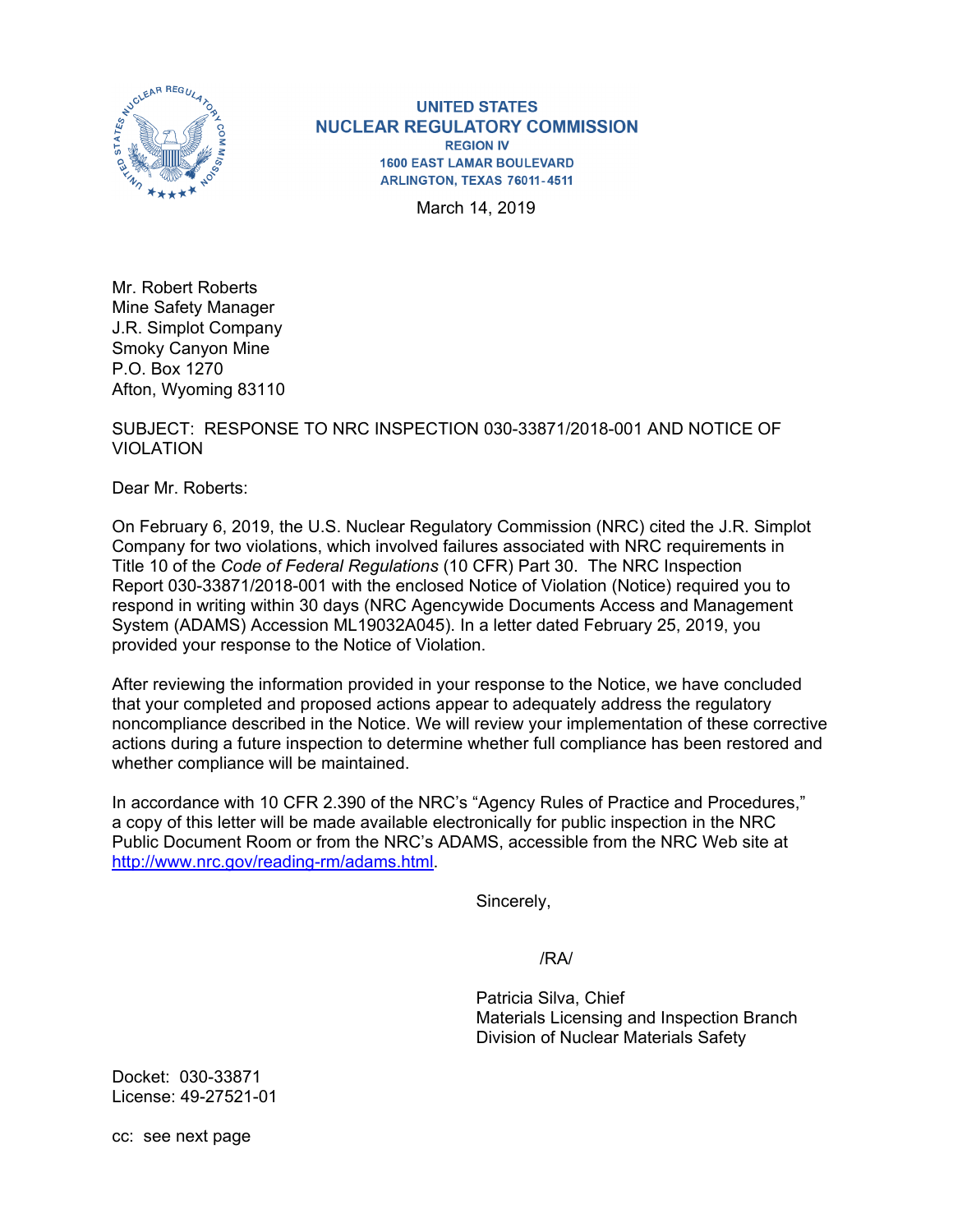cc: D. Gumm, Manager Wyoming Office of Homeland Security